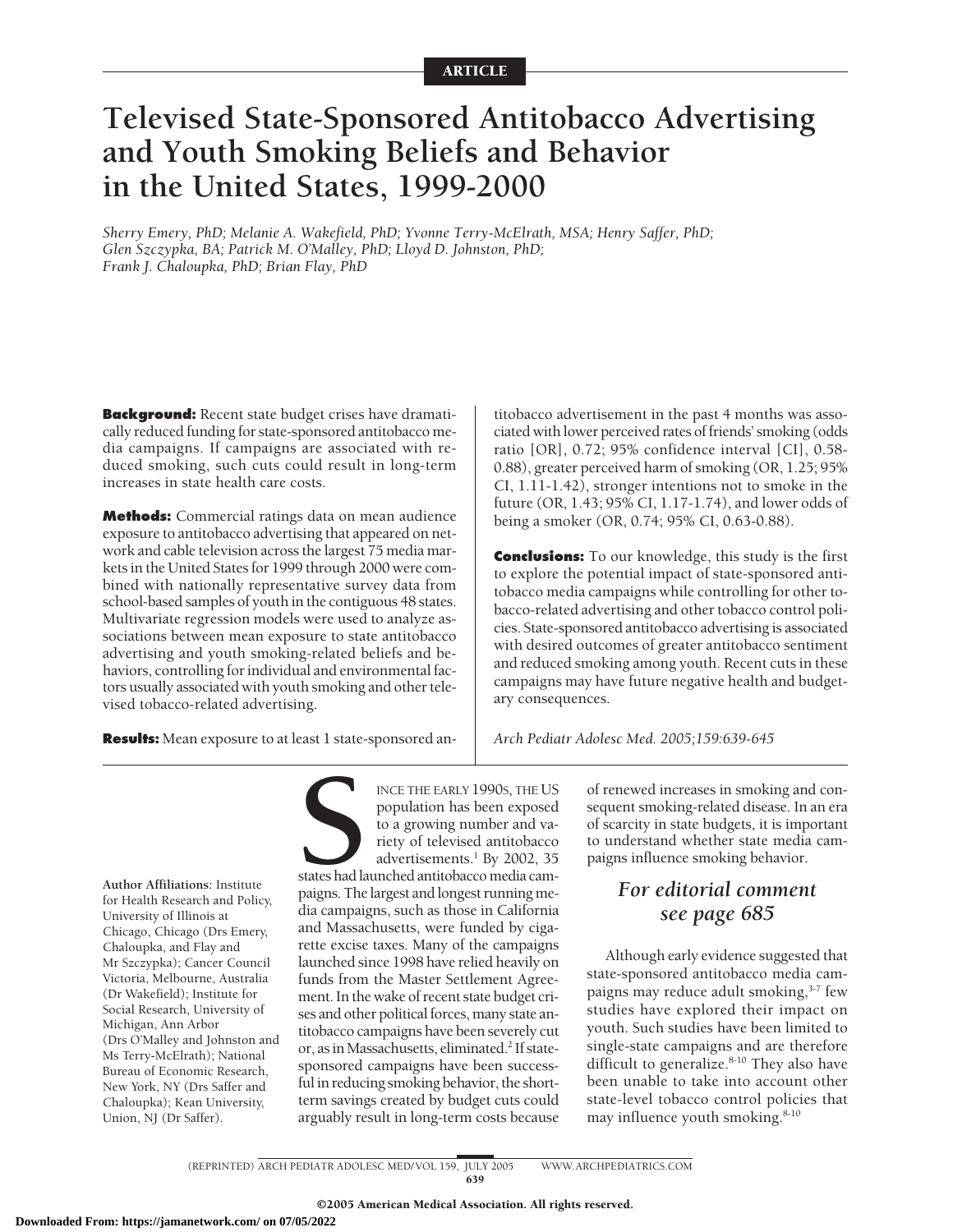In addition to state-sponsored advertising, other televised advertising related to tobacco use has proliferated in recent years. The tobacco industry and the American Legacy Foundation (Washington, DC) have launched national antitobacco television campaigns. Advertisements for pharmaceutical smoking cessation aids, such as nicotine replacement therapy and Zyban (bupropion hydrochloride; GlaxoSmithKline, Research Triangle Park, NC), also warrant consideration as tobacco-related media. Although pharmaceutical advertisements may be designed to encourage uptake of quitting products among adult smokers, some have hypothesized that such advertisements could actually encourage smoking among adolescents by inadvertently conveying the message that quitting can be easy if such products are used.<sup>11</sup>

Aside from 1 recently published study, $12$  relatively little is known about the impact of the various types of national tobacco-related television ads on youth smoking beliefs and behavior. No research has yet explored the potential impact of state-sponsored antitobacco media campaigns in the context of other tobacco-related advertising to which youth may be exposed. This article examines the relationships between American youths' tobacco-related beliefs, attitudes, and behaviors and their exposure to state antitobacco advertising while controlling for tobacco industry–sponsored antitobacco ads and advertisements for pharmaceutical smoking cessation aids. By using a unique archival national media data set that quantifies mean exposure to televised advertisements in different communities in combination with nationally representative surveys of youth, we assessed the impact of state antitobacco advertisements while controlling for other types of antitobacco advertising and individual and environmental factors that influence youth smoking.

#### METHODS

## **SAMPLE SELECTION AND DATA COLLECTION**

Commercial ratings data purchased from Nielsen Media Research (New York, NY) provided information on mean audience exposure to all antitobacco advertising that appeared on any of the Nielsen Monitor-Plus monitored network and cable television distributors nationally and for local spot, clearance, and syndication television across the largest 75 media markets (called *designated market areas*) in the United States for the years 1999 through 2000. These 75 markets accounted for 78% of American viewing households.<sup>13</sup> Ratings for each commercial occurrence were aggregated by market, month, year, and sponsor. We identified the following campaigns: state tobacco control, American Legacy Foundation, tobacco parent (sponsored by Philip Morris, Richmond, Va), tobacco youth (sponsored by Philip Morris and Lorillard, Greensboro, NC), pharmaceutical (including advertising for nicotine replacement therapy and Zyban products), and "other" antitobacco advertisements. We were unable to include data for the American Legacy Foundation advertisements in analyses presented in this article because the campaign was launched in February 2000, resulting in insufficient months of data available for linkage to the youth smoking survey data. Details of the methodology used for obtaining and aggregating the Nielsen data are reported elsewhere.<sup>14</sup>

Nielsen data are based on individual ratings of television programs obtained by monitoring household audiences across media markets. Ratings provide an estimate of the percentage of households with televisions watching a program or advertisement in a media market over a specified time interval. To assess the ratings of an advertisement among the US teen audience, this study used targeted ratings points (TRPs), which estimate the reach and frequency of advertising to 12- through 17-year-olds. For example, an ad with 80 TRPs per month is estimated to have been seen an average of 1 time by 80% of the 12- through 17-year-olds in that media market over a 1-month period. Because these are media market averages, any individual teens may have higher or lower exposure based on their own television viewing behavior.

## **INDIVIDUAL STUDENT DATA**

Data on individual student characteristics, smoking-related attitudes and beliefs, and self-reported tobacco use from 1999 and 2000 were obtained from the Monitoring the Future (MTF) study (Ann Arbor, Mich). Details on sampling procedures and response rates are available elsewhere.15 Data were collected from February to June each year from separate and nonoverlapping school samples of 8th, 10th, and 12th grade classes, drawn to be representative of all students in the specified grade for the 48 contiguous states. All surveys were self-completed in groupadministered school settings.

## **STATE TOBACCO CONTROL POLICY DATA**

Data on the average real price per pack of cigarettes by state and year were calculated using data from *The Tax Burden on Tobacco*<sup>16</sup> and the US Bureau of Labor Statistics (Washington, DC) Consumer Price Index. A smoke-free air (SFA) index that measures the strictness of state SFA laws was constructed with data from tobacco control researchers at the Roswell Park Cancer Institute (Buffalo, NY) and the MayaTech Corporation (Silver Spring, Md). The SFA index included scores for the strength of protection for the following locations: schools (public and private), recreational facilities, cultural facilities, shopping malls, private work sites, public transit, restaurants, and health care facilities; points were subtracted for state SFA preemption laws. The SFA index values ranged between −22.5 and 51.0, depending on the number, type, and level of protection for smoke-free locations and whether the state had the authority to preempt local SFA regulations.<sup>17</sup>

## **MEASURES AND ANALYSIS**

The Nielsen ratings data and state tobacco control policy data were merged with the 1999 and 2000 MTF student-level data by year, using state and county Federal Information Processing Standards codes.18 The resulting file contained 65 891 cases (25 800 eight graders, 20 164 tenth graders, and 19 927 twelth graders) with measures of TRPs for each student for each year and month, based on the media market in which that student lived, and tobacco control policy variables for each student based on the state of residence.

#### **DEPENDENT VARIABLES**

Separate models were analyzed for each of the following student self-reported dependent variables:

1. Recall: 1 meant the respondent had been seeing antitobacco commercials on television or hearing them on the radio at least once a week in recent months.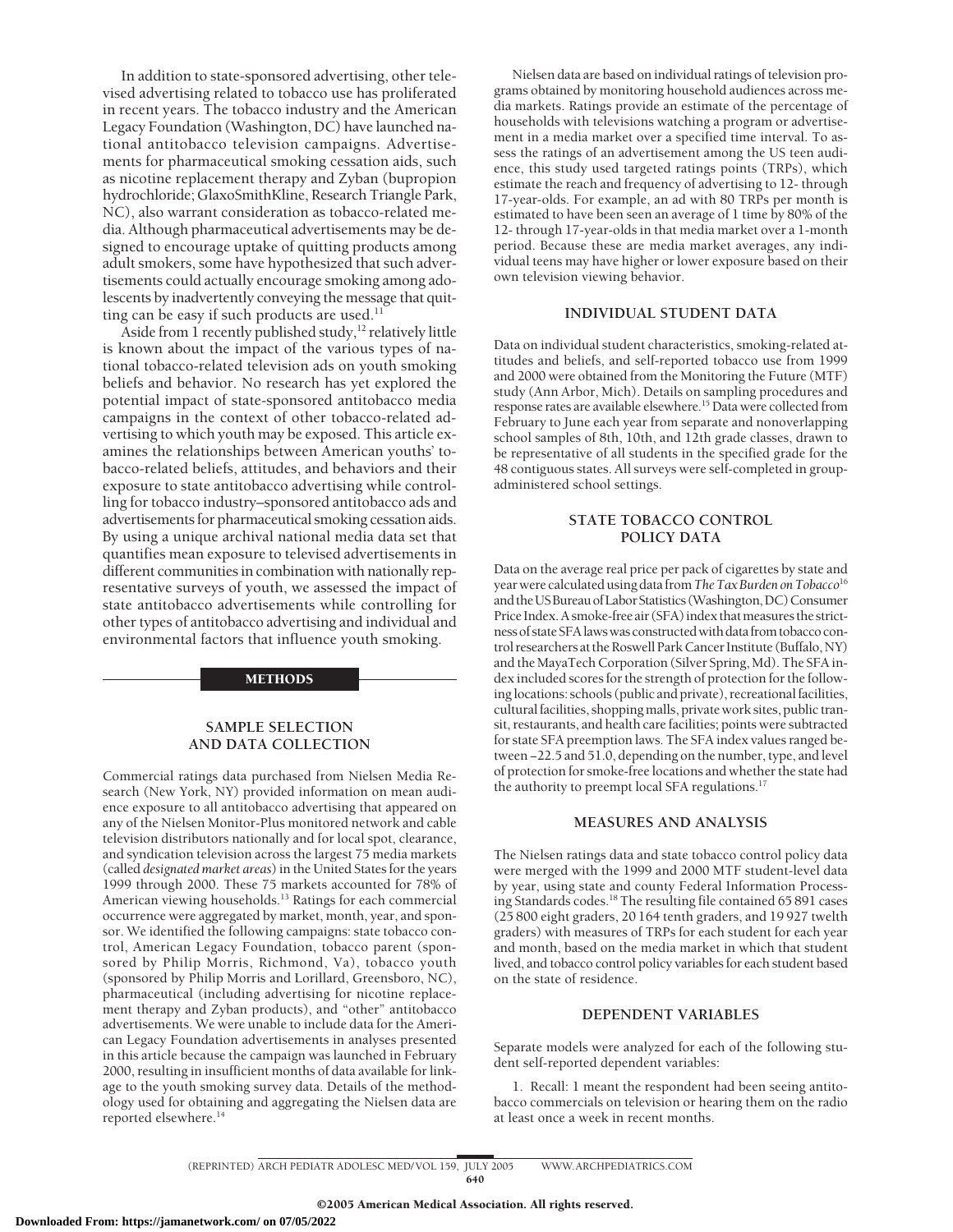2. Perceived smoking prevalence among friends: 1 meant that most or all of the respondent's friends smoked.

3. Perceived school-level smoking prevalence: 1 indicated that more than 70% of students in the respondent's school smoked regularly.

4. Perceived harm of smoking: 1 indicated that the respondent believed people risk "great harm" to themselves by smoking 1 or more packs of cigarettes per day.

5. Perceived risk of addiction: 1 was assigned if the respondent felt neutral or some level of agreement with the statement, "I will never get addicted to cigarettes."

6. Five-year smoking intentions: 1 indicated that the respondent definitely would not be smoking cigarettes in 5 years.

7. Current smoking: 1 indicated any cigarette smoking in the past 30 days.

8. Consumption among current smokers, measured by a 6-point scale:  $0.5$  (<1 cigarette/d), 3.0 (1-5 cigarettes/d), 10 (about one-half pack/d), 20 (about 1 pack/d), 30 (about 1½ packs/d), and 40 (>2 packs/d). The natural log of this scale was used in all models.

## **INDEPENDENT VARIABLES**

Monthly totals of TRPs were aggregated to form 4-month depreciated-sum measures for each ad sponsor based on the date of survey participation for each student. The depreciated sum accounts for the cumulative impact of repeated exposure to advertising over a 4-month period and gives greater weight to more recent exposures relative to previous exposures.19-21 We calculated the respondents' mean exposure to tobacco-related advertising in the month they were surveyed for the MTF study as a function of the mean viewings for that month plus the sum of depreciated mean viewings from the 3 previous months using a Koyck transformation of the standard sales model.<sup>21</sup> Based on the work of Pollay and colleagues, $\frac{1}{x}$  we specified a depreciation value of 0.3, as noted in the following equation:

 $\text{Adstock}_{t} = \text{Ad}_{t} + \lambda \text{Ad}_{(t-1)} + \lambda^{2} \text{Ad}_{(t-2)} + \lambda^{3} \text{Ad}_{(t-3)}$ 

where Adstock is the total effective advertising,  $\lambda$  is set at the specified value of 0.3, and Ad indicates ad sponsor TRPs for the time periods t, t-1, t-2, and t-3. The depreciated sum was then divided by 100. The resulting value represents the mean number of times advertising from a particular sponsor was seen by 100% of the 12- through 17-year-olds in each designated market area over the 4 months preceding each specific school's date of MTF survey participation.

Our measures of mean exposure to pharmaceutical, tobacco parent, and tobacco youth advertisements had essentially normal distributions; however, the state TRP exposure measure had a significant positive skew in distribution. To assess how to accurately model the relationship between mean exposure to state antitobacco advertisements and our various outcomes, we first ran models using the continuous form of TRPs, noting where results (either odds ratios or coefficients) were significant. Then, based on the data distributions, we created categorical variables for each TRP measure, allowing us to examine whether the monotonic relationship suggested by significant results obtained from models using the continuous TRP measures could be confirmed. These analyses suggested that the relationship between the odds of recalling antismoking ads and our measure of state TRPs was approximately linear: each additional mean exposure to a state-sponsored advertisement was associated with a proportional increase in the odds of recalling antitobacco advertising. Analyses also suggested monotonic relationships for 5-year smoking intentions and perceived harm. However, for the other 5 behavioral and attitudinal outcomes, our analyses suggested a nonlinear relationship with state-sponsored TRPs in the pattern of a threshold effect, where there were significant differences between 0 TRPs, less than 1 TRP, and 1 or more TRPs for state antitobacco ads. For ease of data presentation and discussion, for all outcomes other than recall, we present only models using the trichotomized version of state TRPs. Therefore, in each of our models of smoking-related beliefs and behaviors, we defined 2 dummy variables (reference group=0 TRPs): greater than 0 but less than 1 mean exposure, and 1 or more cumulative, depreciated mean exposures. For each of the other types of tobacco-related advertising sponsors, our initial analyses suggested a variety of possible relationships, including some nonordinal relationships, between our measures of mean exposure and our set of 8 dependent variables. Because there was no robust pattern to the relationships between the other sponsors' TRPs and the dependent variables, and because the significance of odds ratios related to the state TRPs was not affected by manipulation of the other TRP measures (holding them continuous, using dummy variables, or using dichotomous or polytomous forms), we report the results of the state TRPs, simultaneously controlling for the other TRP measures in continuous form.

#### **CONTROL VARIABLES**

All reported models included the following control variables known to predict individual youth smoking behavior: sex and race/ethnicity (using a dummy variable for white)<sup>21,22</sup>; grade (8th vs  $10$ th/ $12$ th)<sup>15,23</sup>; average parental education as a proxy for socioeconomic status24; a dichotomous variable indicating whether the student lived with both parents<sup>25</sup>; grade point average<sup>26</sup>; a dichotomous variable indicating whether the student went out 3 or more evenings per week for fun and recreation<sup>27</sup>; a dichotomous variable indicating whether the student had skipped or cut school in the past month<sup>27</sup>; a dummy variable for the year 2000 to account for potential secular trends (including American Legacy Foundation advertising, which we were unable to model); dummy variables indicating region of the country (Northeast, Midwest, and West; South was the reference category); real student earned income adjusted for the 1982- 1984 Consumer Price Index; the state average real price per pack of cigarettes (generics excluded) for the first 6 months of each year; and an index measuring the strictness of SFA laws in the state.28 Because there are 8 separate models, we do not report the covariate relationships for each separate model. Interested readers are invited to contact the corresponding author for further information on control variable results.

### **ANALYSES**

Logistic regression models were run for all dichotomous outcomes, and ordinary least squares regression models were used for the models of cigarette consumption (using the natural log of the consumption scale). All analyses used Stata version 8 (Stata Corporation, College Station, Tex), adjusting for clustering by school and including weights to account for the unequal probability of sampling. Our analyses used survey commands in Stata for descriptive population estimates and multivariate regression models (SVYLOGISTIC for dichotomous outcomes; SVYREG for the models of cigarette consumption using the natural log of the consumption scale). We accounted for the complex multistage sample design by using sampling weights to adjust for differential selection probabilities and by using Taylor linearization-based variance estimators to adjust for clustering by school and to compute robust standard errors.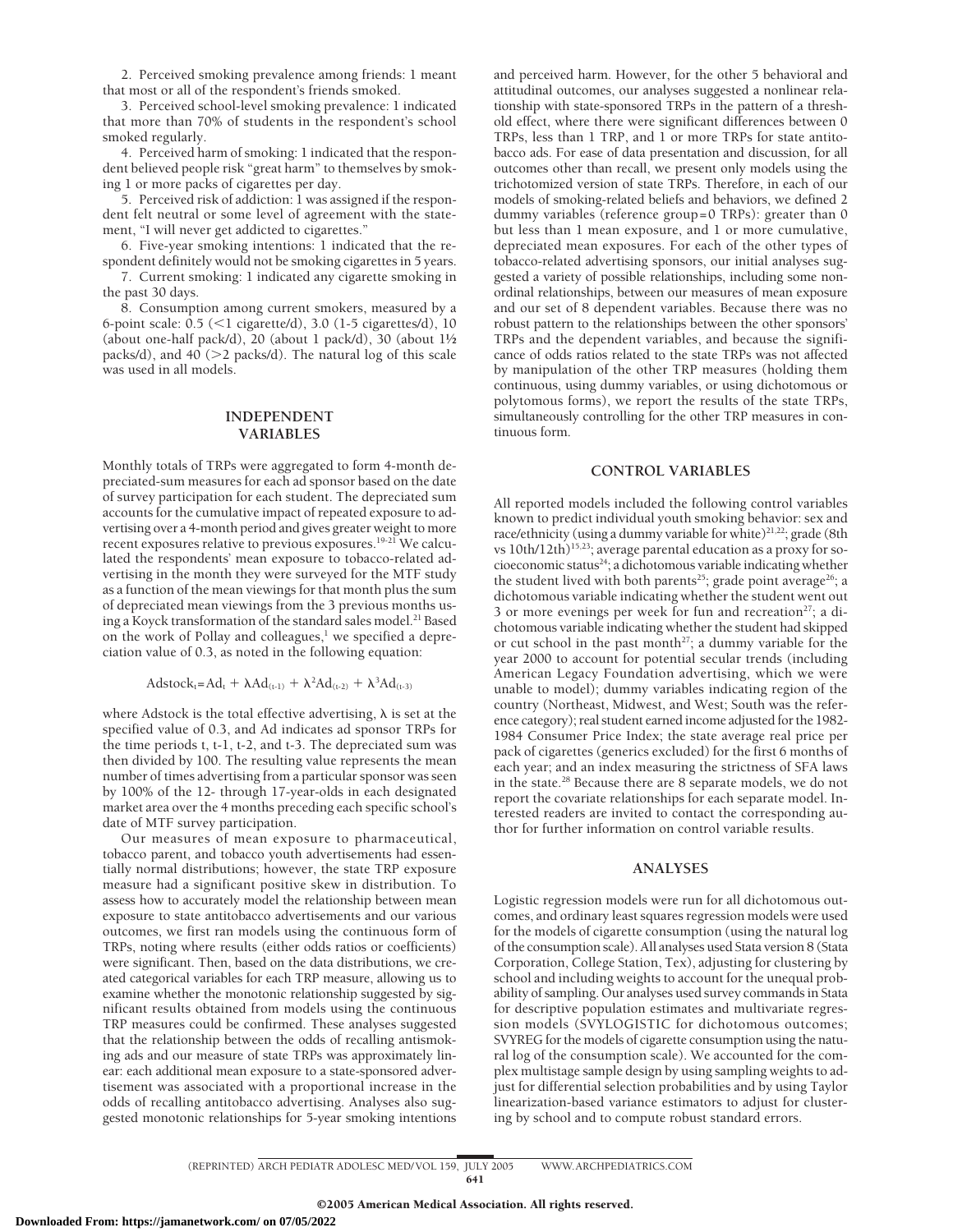| <b>Variables (Range for Continuous Variables)</b>                                                      | Proportion $\pm$ SE | Mean $\pm$ SE    |
|--------------------------------------------------------------------------------------------------------|---------------------|------------------|
| Independent control variables ( $n = 51085$ ) <sup>+</sup>                                             |                     |                  |
| Middle school, grade 8                                                                                 | $0.37 \pm 0.023$    |                  |
| High school, grades 10 and 12                                                                          | $0.63 \pm 0.023$    |                  |
| Male infants                                                                                           | $0.47 \pm 0.004$    |                  |
| White                                                                                                  | $0.67 \pm 0.013$    |                  |
| Lives with both parents                                                                                | $0.75 \pm 0.005$    |                  |
| Regularly out $\geq$ 3 nights per week                                                                 | $0.44 \pm 0.005$    |                  |
| Skipped or cut school in the past month                                                                | $0.20 \pm 0.006$    |                  |
| Earned income, median \$/wk                                                                            |                     | $1 - 15$         |
| Parental education (range, 1-6)‡                                                                       |                     | $3.99 \pm 0.006$ |
| Grade point average (range, 1-9)§                                                                      |                     | $6.18 \pm 0.034$ |
| Average real price/pack of cigarettes, \$ (range, 1.32-2.27)                                           |                     | $1.79 \pm 0.001$ |
| Surveyed in 1999                                                                                       | $0.49 \pm 0.024$    |                  |
| Surveyed in 2000                                                                                       | $0.51 \pm 0.024$    |                  |
| <b>Northeast</b>                                                                                       | $0.22 \pm 0.019$    |                  |
| <b>Midwest</b>                                                                                         | $0.27 \pm 0.022$    |                  |
| West                                                                                                   | $0.19 \pm 0.019$    |                  |
| South                                                                                                  | $0.31 \pm 0.022$    |                  |
| Independent variables: antismoking advertising TRPs ( $n = 51085$ )                                    |                     |                  |
| State campaign TRPs (range, 0.00-11.42)                                                                |                     | $0.90 \pm 0.085$ |
| State campaign TRP dummy value = $0.00$                                                                | $0.14 \pm 0.016$    |                  |
| State campaign TRP dummy value $>0,$ <1.00                                                             | $0.65 \pm 0.022$    |                  |
| State campaign TRP dummy value $\geq 1.00$                                                             | $0.21 \pm 0.019$    |                  |
| Pharmaceutical TRPs (range, 2.09-10.55)                                                                |                     | $5.32 \pm 0.067$ |
| Tobacco parent TRPs (range, 0.00-2.53)                                                                 |                     | $0.79 \pm 0.040$ |
| Tobacco youth TRPs (range, 1.61-14.51)                                                                 |                     | $7.16 \pm 0.112$ |
| Dependent variables¶                                                                                   |                     |                  |
| Recall of antitobacco advertising, $(1 = \text{weekly or more}; n = 14180)$                            | $0.58 \pm 0.006$    |                  |
| Perceived smoking prevalence among friends $(1 = \text{most or all}; n = 35153)$                       | $0.20 \pm 0.006$    |                  |
| Perceived smoking prevalence in school (1 = $70\%$ or greater; n = 13 435)                             | $0.25 \pm 0.007$    |                  |
| Risk of addiction $(1 =$ neutral or do not believe will be addicted to cigarettes; $n = 14339$ )       | $0.63 \pm 0.005$    |                  |
| Perceived harm in smoking $(1 = \text{great risk}; n = 47541)$                                         | $0.69 \pm 0.004$    |                  |
| Five-year smoking intentions (1 = definitely will not be smoking; $n = 16783$ )                        | $0.59 \pm 0.006$    |                  |
| Current smoking (1 = any smoking in past 30 days; $n = 50347$ )                                        | $0.23 \pm 0.006$    |                  |
| Consumption frequency among current smokers (0.5, 3, 10, 20, 30, or 40 cigarettes per day; n = 11 614) |                     | $5.61 \pm 0.128$ |

Abbreviations: TRPs, targeted ratings points.

\*The average 1999-2000 student response rate was 85.5%.

†The total number of respondents is 51 085 because we retained only cases with valid data for all independent control variables, as well as at least 1 dependent variable. Not all items were asked of all students.

‡Parental education is a scaled value ranging from 1 to 6 and is a combined average of the mother's and father's highest levels of education, where 1 indicates grade school or less, 2, some high school; 3, high school completion; 4, some college; 5, college completion; and 6, graduate school.

§Grade point average is a 9-item scale where a mean of 6 indicates a B (1 = D or below,  $2 = \bar{C}$  –,  $3 = \bar{C}$ ,  $4 = \bar{C}$  +,  $5 = \bar{B}$  –,  $6 = B$ ,  $7 = B +$ ,  $8 = A$  –, and  $9 = A$ ).

We report TRP data at the student level and not at the designated-market-area level because students within the same designated market area may have different mean exposures based on their Monitoring the Future survey date.

¶Possible numbers for dependent variables vary because not all items were asked of all students.

### RESULTS

## **SAMPLE CHARACTERISTICS**

After retaining only cases with no missing data on control variables and valid responses for at least 1 outcome, a total of 51 085 students remained in the analytical sample: 19 043 eighth graders, 16 131 tenth graders, and 15 911 twelth graders. **Table 1** summarizes the characteristics of these students.

Our measures of mean exposure clearly indicate that pharmaceutical and tobacco industry advertising dominated televised antitobacco messages (see Table 1). Across the 2 years of data in our sample, the national average of 4-month cumulative, depreciated viewings of advertise-

ments was 5.32 for pharmaceutical cessation aids; 7.16 for tobacco company youth ads; and 0.79 for tobacco company parent-targeted advertisements—compared with 0.90 for state-sponsored antitobacco advertisements. Among the respondents to the MTF surveys, 14% had no (0) cumulative depreciated mean exposures to statesponsored antitobacco advertisements in the 4 months prior to the survey; 65% of the students had a mean exposure to state-sponsored advertisements that was greater than 0 but less than 1; 21% had a mean exposure of 1 or more state antitobacco advertisements during this period.

The range of mean exposures for each advertisement sponsor, as shown in Table 1, reveals considerable variation across designated market areas. Further investigation of the data showed that in some media markets, state-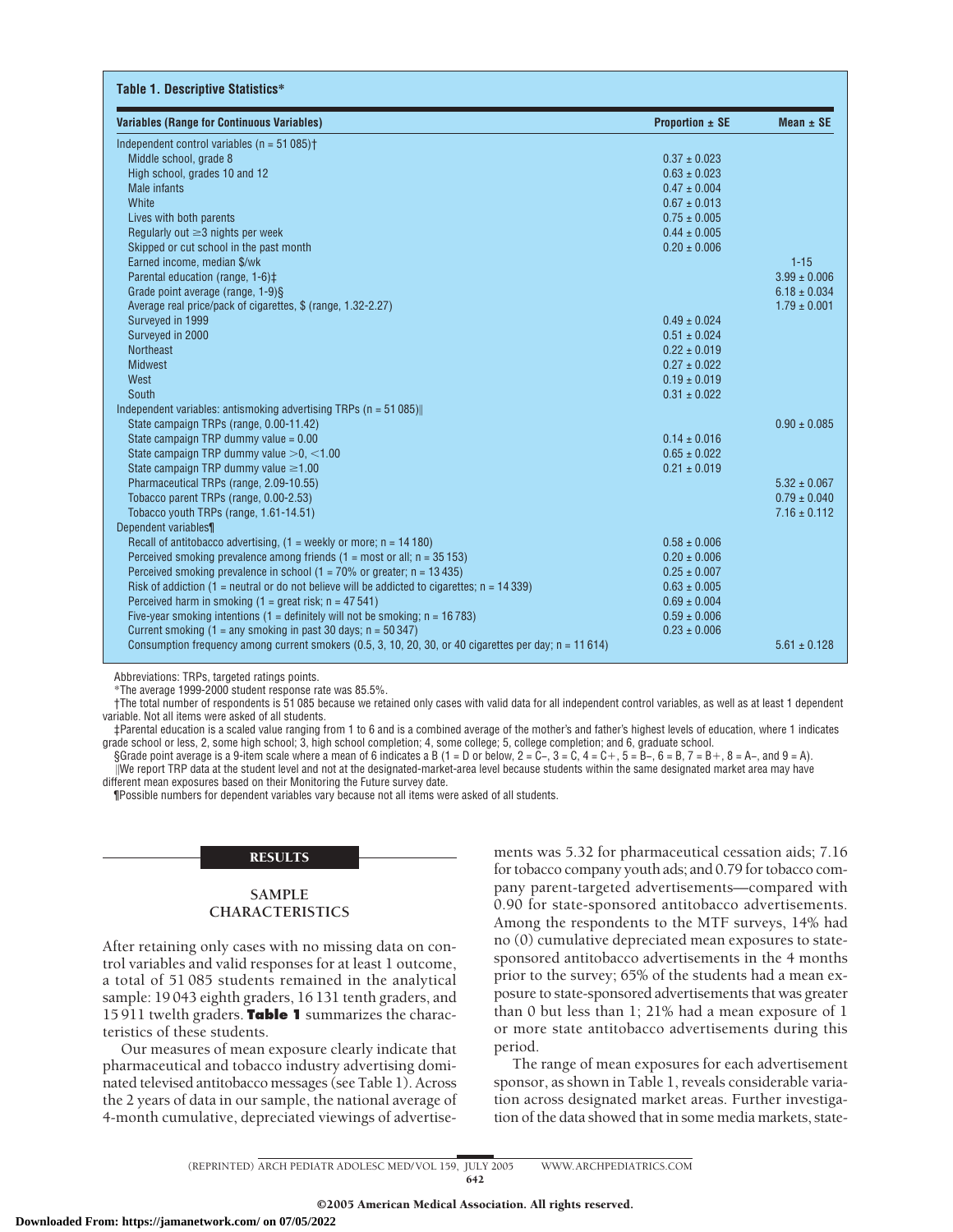#### **Table 2. Relationships Between State Antismoking Targeted Ratings Points and Youth Smoking-Related Attitudes, Beliefs, and Behaviors\*†**

|                                                          |      | <b>State-Sponsored Antismoking Advertising Exposures</b> |      |                                                |      |                                                |  |
|----------------------------------------------------------|------|----------------------------------------------------------|------|------------------------------------------------|------|------------------------------------------------|--|
|                                                          |      | $TRP = 0$ ‡                                              |      | TRP < 1                                        |      | $TRP = 1$ or More                              |  |
| <b>Attitudes, Beliefs, and Behaviors</b>                 | $\%$ | <b>Odds Ratio</b>                                        | $\%$ | <b>Odds Ratio</b><br>(95% Confidence Interval) | $\%$ | <b>Odds Ratio</b><br>(95% Confidence Interval) |  |
| Most or all friends smoke ( $n = 35153$ )                | 24.1 | Ref                                                      | 21.4 | $1.04(0.86-1.25)$                              | 14.8 | $0.72(0.58-0.88)$ §                            |  |
| $>70\%$ of Students smoke in school<br>$(n = 13435)$     | 30.0 | Ref                                                      | 25.4 | $0.91(0.74 - 1.11)$                            | 21.3 | $0.80(0.63 - 1.03)$                            |  |
| Perceive no risk of addiction ( $n = 14339$ )            | 62.1 | Ref                                                      | 63.4 | $0.95(0.84-1.09)$                              | 60.3 | $0.86$ (0.74-0.99)                             |  |
| Perceive great harm from smoking<br>$(n = 47541)$        | 65.1 | Ref                                                      | 68.7 | $1.11(1.00-1.22)$                              | 72.1 | $1.25(1.11-1.42)$ #                            |  |
| Definitely won't be smoking in 5 y<br>$(n = 16783)$      | 55.3 | Ref                                                      | 58.3 | $1.13(0.98-1.31)$                              | 64.0 | $1.43(1.17-1.74)$ #                            |  |
| Current smoking, past 30 d ( $n = 50347$ )               | 26.7 | Ref                                                      | 23.7 | $1.01(0.88-1.15)$                              | 18.6 | $0.74(0.63-0.88)$                              |  |
|                                                          | Mean | Coefficient                                              | Mean | Coefficient $\pm$ SE                           | Mean | Coefficient $\pm$ SE                           |  |
| Cigarettes smoked among smokers, No.<br>$(n = 11614)$ ** | 6.2  | Ref                                                      | 5.6  | $-0.03 \pm 0.05$                               | 5.1  | $-0.13 \pm 0.07$                               |  |

Abbreviations: Ref, reference; TRP, targeted ratings point.

\*All models included the following control variables: pharmaceutical, tobacco parent, and tobacco youth TRP types entered as continuous variables; grade (8 vs 10/12); year 2000 dummy variable; sex; ethnicity (white vs other); earned income; average parental education; presence of both parents in household; grade point average; nights out per week  $(\geq 3)$ ; any skipping of school; state smoke-free air index; and state cigarette price.

†Alternative values for  $\lambda$  were tested (0, 0.3, 0.7, 1), but no significant changes in results occurred. Thus, the  $\lambda$  value of 0.3 was retained to be consistent with the literature. When we used  $\lambda = 0.3$ , the advertising more than 4 months prior to the date of survey administration added only negligibly to depreciated advertising exposure.

‡State TRPs entered as dummies, with "0" as referent category.

§*P*.01.

 $\|P\leq 10.$ 

 $\mathbf{\ddot{q}}$ *P* $< 0.05$ .

\*\*Natural log of number of cigarettes smoked used in multivariate regression analyses.

sponsored antitobacco advertising outweighed all advertising from other antitobacco sponsors.

## **MULTIVARIATE MODELS**

After controlling for other types of antitobacco advertising as well as individual characteristics and the real price of cigarettes by state, strong associations were found between levels of mean exposure to state-sponsored antitobacco advertising and recall of antitobacco advertising generally, antismoking attitudes and beliefs, and actual smoking behaviors.

## **RECALL**

Higher levels of state-sponsored TRPs were strongly associated with greater odds of recalled exposure to antitobacco ads. This relationship appeared to be approximately linear (odds ratio [OR], 1.11; 95% confidence interval, 1.08-1.14), indicating that each additional cumulative, depreciated mean viewing for statesponsored antitobacco advertisements was associated with an  $11\% \pm 3\%$  increase in the odds of a student reporting having seen an antitobacco ad (data not shown).

## **ATTITUDES AND BELIEFS**

Higher levels of state-sponsored TRPs were associated with significantly greater odds of holding antismoking attitudes and beliefs. Specifically, **Table 2** shows that compared with students in markets with no mean exposure to state-sponsored antitobacco advertisements, those with at least 1 cumulative, depreciated mean viewing for state-sponsored antitobacco advertisements were significantly less likely to report most or all of their friends were smokers: 24.1% of students reported believing most or all their friends smoked in areas with no mean exposure to state TRPs, and only 14.8% reported similarly in areas with 1 or more state TRPs (OR, 0.72). Students in areas with 1 or more state TRPs were also marginally less likely to report that more than 70% of the students in their school smoked: 21.3% vs 30.0% in areas with no state TRPs (OR, 0.80). Students with 1 or more state TRPs were slightly less likely to say that they would never get addicted to cigarettes than those with no state TRPs (60.3% vs 62.1%; OR, 0.86) and were clearly more likely to perceive great harm from smoking 1 or more packs of cigarettes per day (72.1% vs 65.1%; OR, 1.25). Also, compared to those with 0 state TRPs, students with a state TRP measure greater than 0 but less than 1 were more likely to perceive great harm from smoking (68.7% vs 65.1%; OR, 1.11). Importantly, students living in areas with a mean exposure measure of at least 1 state-sponsored antitobacco advertisement were more likely to report that they believed they would definitely not be smoking in 5 years' time (64.0% vs 55.3%; OR, 1.43), and those living in areas with a TRP measure greater than 0 but less than 1 were marginally more likely to report they would definitely not be smoking in 5 years (58.3% vs 55.3%; OR, 1.13).

<sup>#</sup>*P*.001.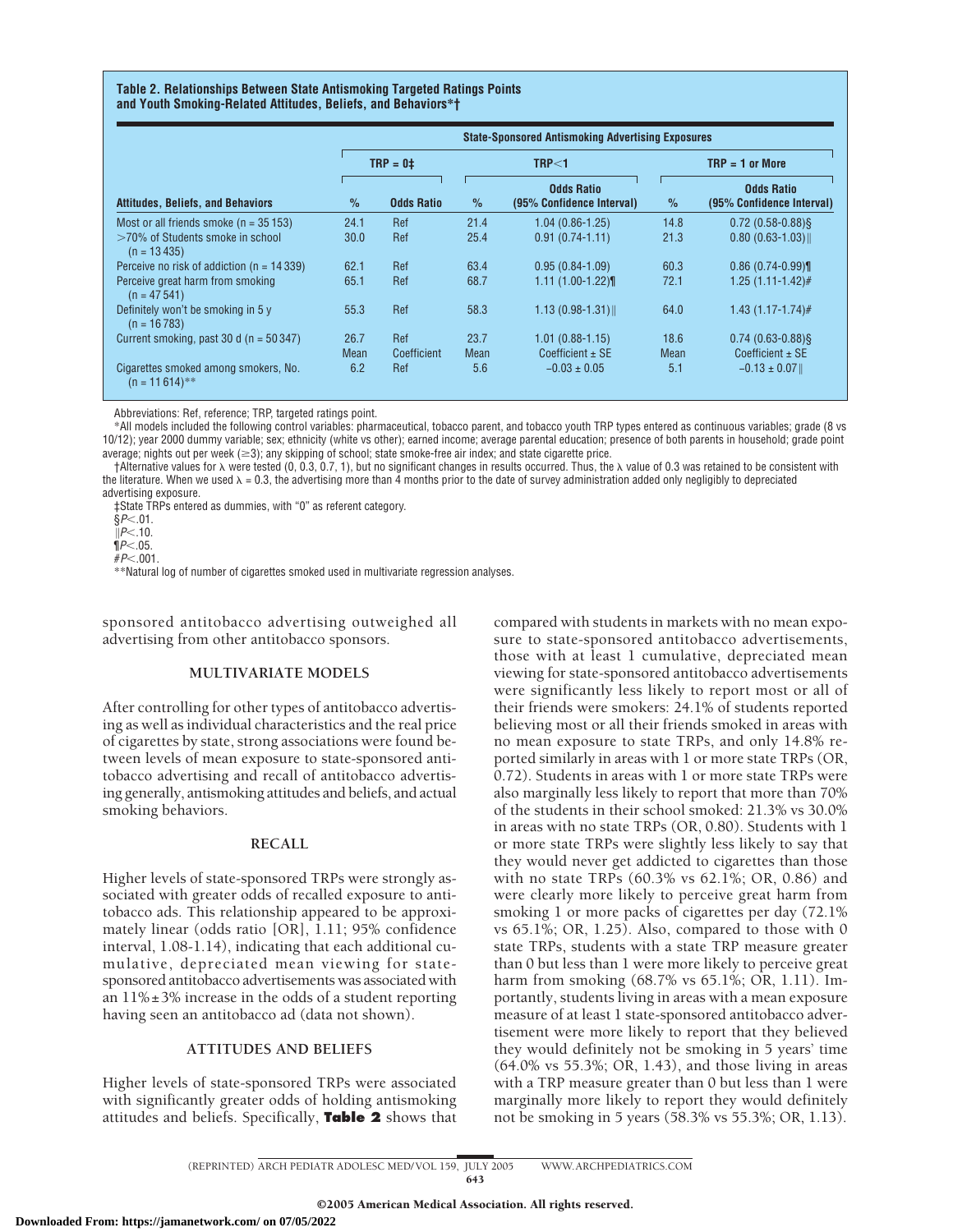## **SMOKING BEHAVIORS**

Table 2 indicates that students with a state TRP measure of 1 or higher were significantly less likely to have smoked in the past 30 days compared with those in markets with no exposure to state-sponsored antitobacco advertisements: 18.6% vs 26.7% (OR, 0.74). Smokers with a state TRP measure of 1 or higher also smoked marginally fewer cigarettes per day compared with smokers with 0 state TRPs: 5.1 vs 6.2 cigarettes per day (coefficient of −0.13).

## **COMMENT**

Our analyses suggest that state-sponsored antitobacco media campaigns were associated with more favorable antismoking attitudes and beliefs among youth and reduced youth smoking. Each state media campaign promotes a strong antismoking message, but the various campaigns differ substantially in the number and frequency of the advertisements aired, the target audience (youth vs adult), and advertisement themes.<sup>29</sup> It is therefore particularly noteworthy that our models consistently produced significant associations between mean exposure to state-sponsored antitobacco advertisements and youths' smoking-related attitudes, beliefs, and behaviors. Even more notably, our data provide evidence of a threshold for mean exposure to state-sponsored antitobacco advertisements. The strong associations between antismoking attitudes and beliefs, as well as reduced smoking, among students with a state TRP measure of at least 1 suggest that it is important to maintain a minimal mean exposure level of at least 1 cumulative state-sponsored antitobacco ad per 4-month period for the general teen viewing audience.

There are limitations to our analyses and their interpretation. Our use of cross-sectional data leaves us unable to make direct causal inferences about whether mean exposure to antitobacco advertisements resulted in changes in youths' smoking-related attitudes, beliefs, or behaviors. Also as a result of the cross-sectional design, we are unable to categorically reject the hypothesis that the relationships observed in our models may be better explained by an unmeasured factor related to both smoking behavior and amount of exposure to antismoking advertisements. However, by including important control variables such as other tobacco control policies and regional and year dummy variables in our models, we believe that it is unlikely that we are misrepresenting the relationship between exposure to antismoking advertisements and smoking-related attitudes, beliefs, and behavior among youth in the United States. In addition, our results reflect the relationships between the mean exposure to antitobacco advertisements for each media market and individual youths' smokingrelated attitudes, beliefs, and behaviors. Individual youths may have seen many more or fewer such ads. Relatively few student respondents to the MTF surveys lived in media markets with very high levels of statesponsored TRPs; had there been a larger number of students in such areas, further exploration of the relationship between intensive exposure to state-sponsored antitobacco advertisements and smoking-related beliefs and behaviors might have been possible. Further research is needed to better understand and model the relationships between pharmaceutical and tobaccoindustry antitobacco ad exposure and youth smokingrelated beliefs and behaviors. Finally, our analyses included only 2 years of observations, 1999 and 2000, which precluded analysis of the effects of the American Legacy Foundation's national media campaign.

Despite the limitations, our use of the Nielsen ratings data provided a unique opportunity to explore whether state-sponsored antitobacco advertising affects youth in the context of their mean exposure to other tobacco-related television advertising, controlling for other individual characteristics and tobacco control policies. Our findings suggest that state-sponsored antismoking advertisements may have played a critical role in the recent reductions in youth smoking observed across the United States. In light of these results, past decisions and future considerations to cut tobacco control media campaigns appear shortsighted.

#### **Accepted for Publication**: January 6, 2005.

**Correspondence:** Sherry Emery, PhD, Institute for Health Research and Policy, University of Illinois at Chicago, 1747 W Roosevelt Rd, Chicago IL 60608-1264 (slemery@uic.edu).

**Funding/Support:** This study was funded by grant CA86273 from the State and Community Tobacco Control Initiative of the National Cancer Institute, Bethesda, Md; grant DA01411 from the National Institute on Drug Abuse, Bethesda, Md; and grant 032769 from the Robert Wood Johnson Foundation, Princeton, NJ.

#### **REFERENCES**

- 1. Farrelly MC, Niederdeppe J, Yarsevich J. Youth tobacco prevention mass media campaigns: Past, present, and future directions. *Tob Control*. 2003(suppl 1): i35-i47.
- 2. Gianatasio D. Anti-smoking ads are history as funding dries up: suspension of Mass. effort due to budget cuts part of growing trend. *Adweek Eastern Edition*. 2002;43:5.
- 3. Pierce JP, Macaskill P, Hill D. Long-term effectiveness of mass media led antismoking campaigns in Australia. *Am J Public Health*. 1990;80:565-569.
- 4. McVey D, Stapleton J. Can anti-smoking television advertising affect smoking behaviour? Controlled trial of the Health Education Authority for England's antismoking TV campaign. *Tob Control*. 2000;9:273-282.
- 5. Hu T-W, Sung H-Y, Keeler TE. Reducing cigarette consumption in California: tobacco taxes vs an anti-smoking media campaign. *Am J Public Health*. 1995; 85:1218-1222.
- 6. Hu T-W, Sung H-Y, Keeler TE. The state antismoking campaign and the industry response: the effects of advertising on cigarette consumption in California. *AEA Papers and Proceedings*. 1995;85:58-90.
- 7. Kozlowski LT, Yost B, Stine MM, Celebucki C. Massachusetts' advertising against light cigarettes appears to change beliefs and behavior. *Am J Prev Med*. 2000; 18:339-342.
- 8. Siegel M, Biener L. The impact of an antismoking media campaign on the progression to established smoking: results of a longitudinal youth study. *Am J Public Health*. 2000;90:380-386.
- 9. Sly DF, Heald GR, Ray S. The Florida "truth" anti-tobacco media evaluation: design, first year results, and implications for planning future state media evaluations. *Tob Control*. 2001;10:9-15.
- 10. Wakefield M, Flay B, Nichter M, Giovino G. Effects of anti-smoking advertising on youth smoking: a review. *J Health Commun*. 2003;8:229-247.
- 11. Bolton LE, Cohen JB, Bloom PN. The marketing of "get out of jail free cards": how remedies encourage risky consumption. Department of Marketing, Univer-

(REPRINTED) ARCH PEDIATR ADOLESC MED/ VOL 159, JULY 2005 WWW.ARCHPEDIATRICS.COM 644

©2005 American Medical Association. All rights reserved.